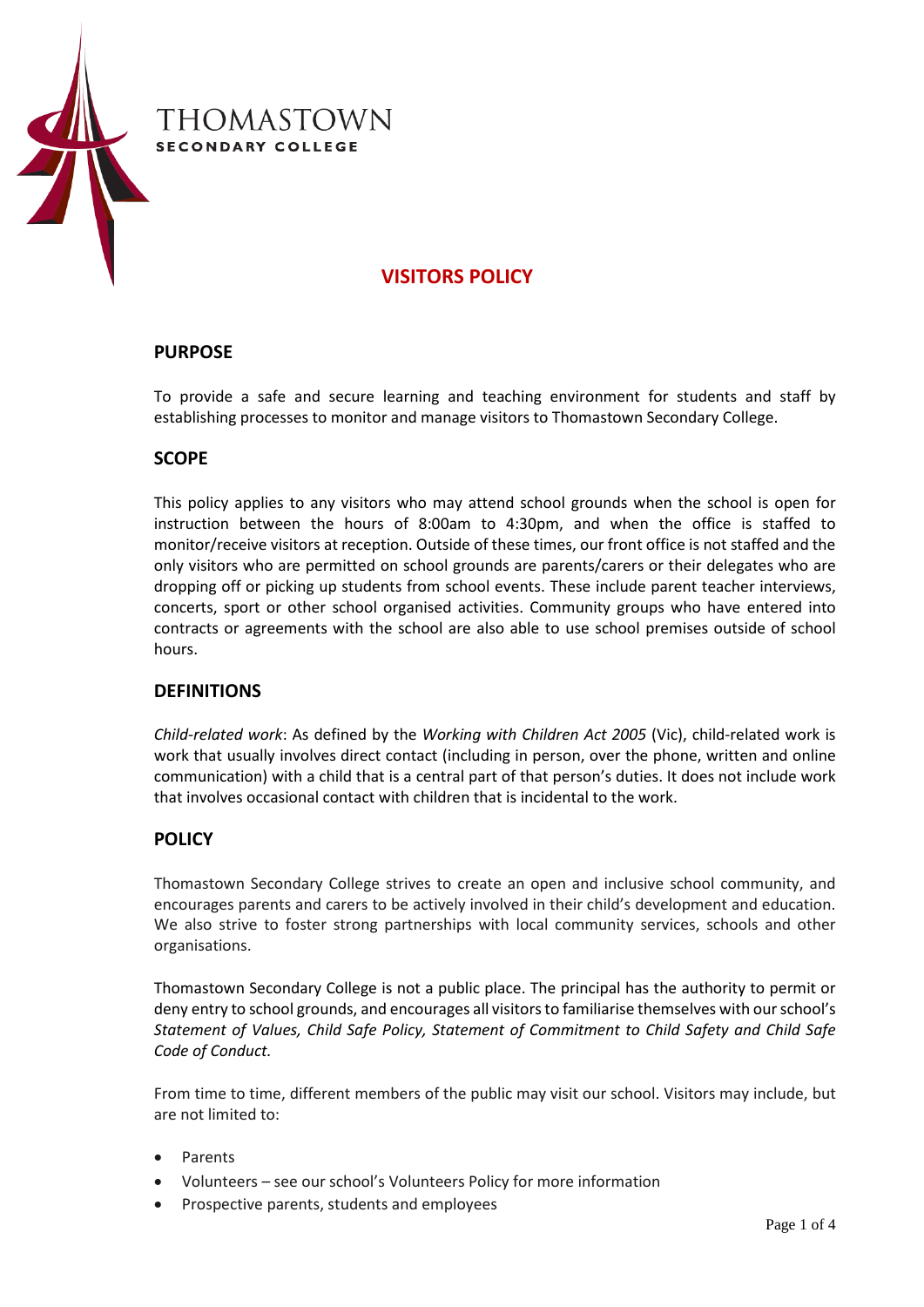- Invited speakers, sessional instructors and others addressing learning and development
- Public officials (e.g. Members of Parliament, local councillors)
- Persons conducting business e.g.: uniform suppliers, booksellers, official school photographers, commercial salespeople
- Tradespeople
- Children's services agencies
- Department of Health and Human Services workers
- Victoria Police
- Persons authorised to enter school premises (eg Worksafe inspectors, health officers etc)
- Other Department of Education and Training staff (including allied health staff) or contractors
- NDIS therapists or other allied health or health practitioners

### **Sign in procedure**

All visitors to Thomastown Secondary College are required to report to the school office on arrival Visitors must:

- Record their name, the name of the school contact person and the purpose of the visit in the signing in computer system.
- Provide proof of identification to office staff upon request
- Produce their valid Working with Children Check where required by this policy
- Wear a visitor's name tag at all times
- Follow instruction from school staff and abide by all relevant policies relating to appropriate conduct on school grounds including Child Safety Code of Conduct, Sexual Harassment Policy, Workplace Bullying Policy, Respect for School Staff and Statement of Values.
- Return to the office upon departure and sign out on the computer system

Thomastown Secondary College will ensure that our school's Child Safety Code of Conduct/Child Safety Statement of Commitment are available and visible to visitors when they sign in.

### **Requirements for visitors to produce a valid Working with Children Check card**

For Working with Children Check (WWC Check) and other suitability requirement relating to parents/carers and other volunteers working with students please see our Volunteer's Policy.

All visitors who are engaged in **child-related work** must have a valid WWC Check.

In some circumstances, visitors to Thomastown Secondary College who are **not** engaged in childrelated work will also be required to produce a valid WWC Check depending on the particular circumstances of their visit. For example, Thomastown Secondary College will require a valid WWC Check for:

- **visitors who will be working regularly with children** during the time they are visiting, even though direct contact with children is not a central part of their normal duties
- **visitors (e.g. contractors)**, who will regularly be performing work at the school and in circumstances where they will be performing their work in an area where they will be unsupervised and around children.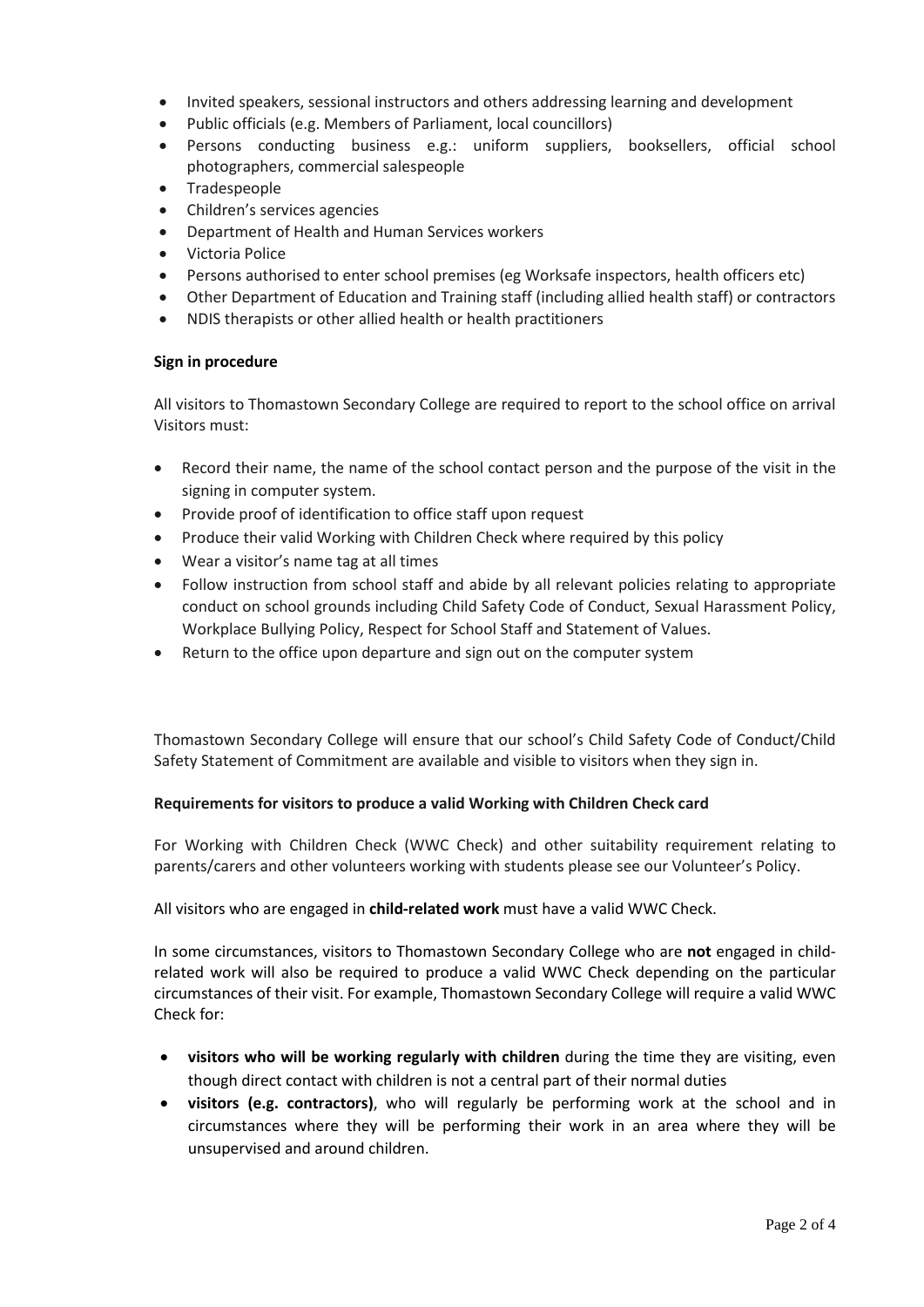Further background checks, including references, may also be requested at the discretion of the principal.

Visitors who will be working in areas away from students (e.g. a visiting auditor who will be located in the front office with administration staff) or who will be supervised and accompanied by a staff member during their visit (e.g. a Member of Parliament, a journalist, a prospective parent on a school tour) will not be required to have a WWC Check.

Sworn Victoria Police officers or sworn Australian Federal Police officers are exempt from requiring a WWC Check, but may be asked to verify that they are sworn officers by providing proof of identification.

### **Invited speakers and presenters**

On occasion, Thomastown Secondary College may invite external speakers or providers to deliver incursions, presentations, workshops and special programs for our students. Consistent with Department of Education and Training requirements, Thomastown Secondary College will:

- ensure that the content of presentations and programs by external providers contributes to the educational development of our students and is consistent with curriculum objectives
- ensure that any proposed visit, programs or content delivered by visitors complies with the requirement that education in Victorian government schools is secular and is consistent with the values of public education, Department policies and the *Education and Training Reform Act 2006* (Vic). In particular, programs delivered by visitors are to be delivered in a manner that supports and promotes the principles and practice of Australian democracy including a commitment to:
	- o elected government
	- o the rule of law
	- o equal rights for all before the law
	- o freedom of religion
	- o speech and association

o the values of openness and tolerance respect the range of views held by students and their families

#### **Parent visitors**

We understand that there may occasionally be a reason why a parent or carer may want to speak to or see their child at school, during school hours.

If there is a particular pressing or unavoidable issue that cannot wait until the end of the school day, we ask that parents or carers call the school office to make the request to speak to or see their child during school hours.

We also ask that parents avoid arranging to visit their children at school wherever possible, as this can cause inappropriate disruptions to the school day.

All parents or carers who visit our school during school hours, other than for the purposes of school pickups and drop offs or for specific school events (e.g. parent teacher interviews, concerts, assemblies etc.), are required to sign in as a visitor at the school office.